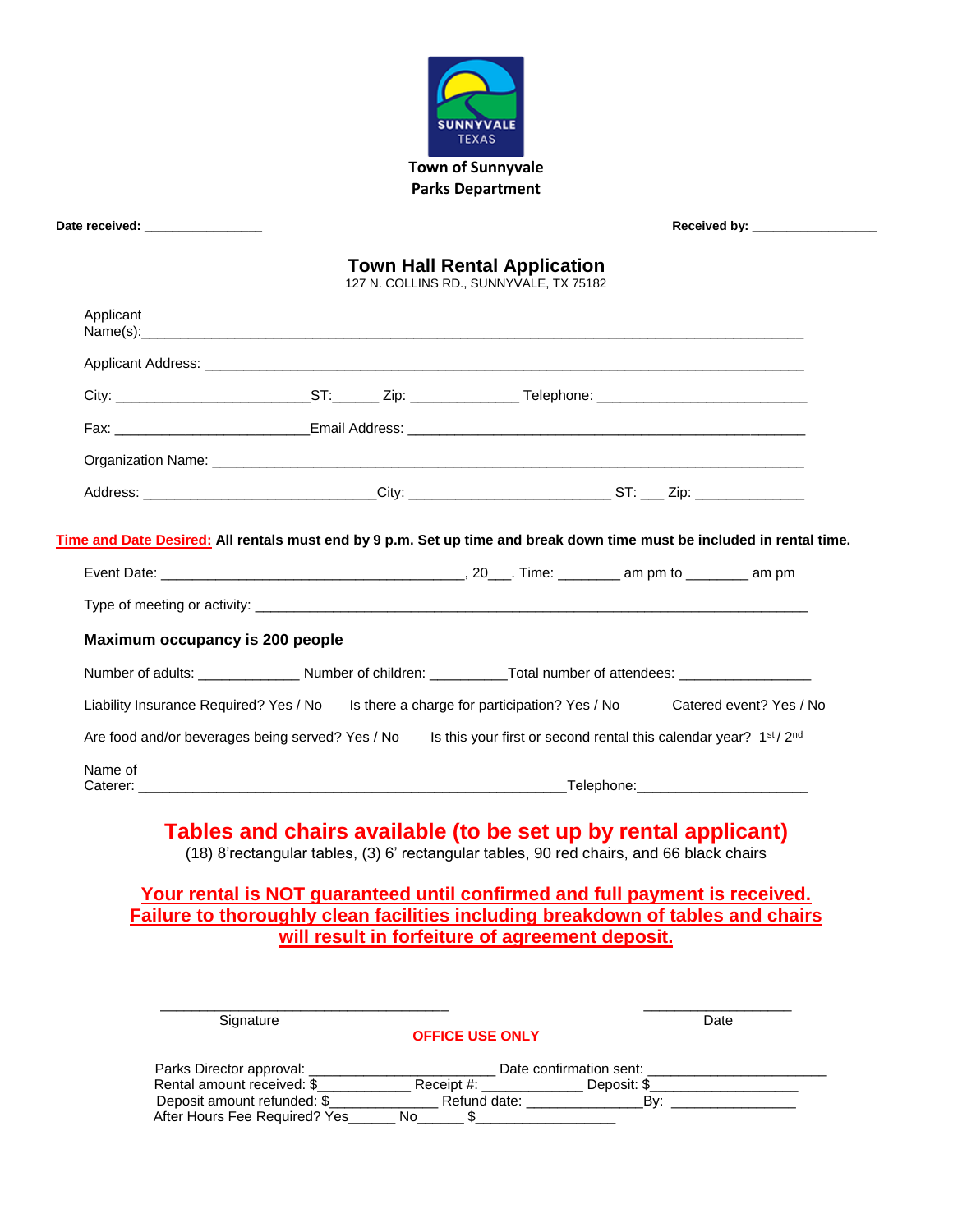#### **Page 2 of Agreement with:**

**AGREEMENT**: The signatory hereby makes application to the Town of Sunnyvale for the use of Town facilities described on the reverse side of this form and certifies that the information given is correct. The signatory further states that he/she has the authority to make this application and agrees to all of the rules and regulations of the Town of Sunnyvale. The applicant agrees to exercise the utmost care in the use of Town premises and property.

**EVENT RELEASE AND INDEMNITY AGREEMENT:** In consideration of the Town of Sunnyvale's acceptance of this reservation application, Applicant and Applicant's heirs, executors, administrators and assigns, forever release and discharge the Town of Sunnyvale and any and all public officials, directors, officers, employees and agents of the Town of Sunnyvale (the "Town of Sunnyvale, et al"), from any and all liability, claims, demands or causes of action that Applicant and/or attendees of the Applicant's event may hereafter have for injuries, death, or damage resulting from participating in the meeting and/or event at Town Hall for which this reservation is made. Applicant attests and verifies that Applicant assumes the risk of death or injury and that Applicant assumes and will pay medical and emergency expenses in the event of an accident, illness or other incapacity, regardless of whether Applicant has authorized such expense. Applicant further agrees that Applicant WILL NOT SUE OR MAKE CLAIM AGAINST the Town of Sunnyvale, et al for damage of losses sustained as a result of activities directly or indirectly related to the use of Town Hall. Applicant also AGREES TO PROTECT, DEFEND, INDEMNIFY AND SAVE AND FOREVER HOLD HARMLESS the Town of Sunnyvale, et al from all claims, lawsuits, judgements and costs, including but not limited to, attorney's fees, to reimburse them for any expenses whatsoever incurred in connection with any action resulting from the use of the Town Hall, EVEN IF SUCH DAMAGES AND LOSSES ARE CAUSED BY THE NEGLIGENCE, STRICTLY LIABLE ACT OR OMMISSION OR OTHER FAULT OF THE TOWN OF SUNNYVALE, ET AL OR THE PUBLIC OFFICIALS, DIRECTORS, OFFICERS, EMPLOYEES, OR AGENTS OF SUCH TOWN OF SUNNYVALE, ET AL. The provisions of this paragraph are solely for the benefit of the parties hereto and not intended to create or grant any rights, contractual or otherwise, to any other person entity.

**CERTIFICATE OF INSURANCE:** All facility users that have events in excess of 50 people or with paid entry are required to provide evidence of General Liability Insurance for not less than \$1,000,000 combined single limit bodily injury and property damage coverage or \$500,000 per person/\$1,000,000 per occurrence property damage. The Town of Sunnyvale will be named as an additional insured by endorsement.

Smoking is prohibited in all Town facilities. Alcoholic beverages are prohibited in all Town facilities.

Lessee or their agents or employees shall at all times strictly comply and abide by all laws and ordinances (including federal, state, county and city) applying to or affecting the use and occupancy of Town facilities.

Lessee shall be responsible for securing and costs of any personnel needed for the operation and security within the facility and its premises as deemed necessary by the Town.

A security deposit may be assessed at the discretion of the Town and part or all of the deposit may be retained for failure to comply with policies of the facility.

Lessee shall not sublease or assign the permit or any portion thereof without the written permission of the Town.

Occupancy capacity of this facility leased shall not be exceeded. It is the responsibility of the Lessee to ensure that the capacity posted is not exceeded. The Lessee is legally responsible for any violations of the stated capacities. The occupant load at Town Hall is based on square footage combined with the set-up of tables and chairs. **The maximum occupancy is no more than 200 persons.** Utilizing a full complement of tables and chairs, the occupancy rate is no more than 200 persons. **These numbers are established by the Sunnyvale Fire Department for your safety and approved by the Town Council.**

The Town of Sunnyvale has the right to cancel an approved request or revoke the right of the use of any Town facility to any group or individual when:

Said group or individual has shown sufficient disregard for the policies of the Town,

 $\_$  , and the set of the set of the set of the set of the set of the set of the set of the set of the set of the set of the set of the set of the set of the set of the set of the set of the set of the set of the set of th

- It is deemed necessary for the concern of the health, safety, and welfare of the user, guest, or the general public,
- Is in the best interest of the Town of Sunnyvale,
- Necessary maintenance and/or repairs must be made.

I (We) have read and understand the rules and regulations for the leasing of Town facilities. I (We) understand that I (we) are responsible for any damage(s) that may occur during our lease period, and that the security deposit, in whole or part, may be forfeited to the Town of Sunnyvale if it is determined that the rules and regulations were not followed, damage occurred, or facilities were left in poor condition.

Lessee Date

Lessee Date

\_\_\_\_\_\_\_\_\_\_\_\_\_\_\_\_\_\_\_\_\_\_\_\_\_\_\_\_\_\_\_\_\_\_\_\_\_\_\_\_\_\_\_ \_\_\_\_\_\_\_\_\_\_\_\_\_\_\_\_\_\_\_\_\_\_\_\_\_\_\_\_\_\_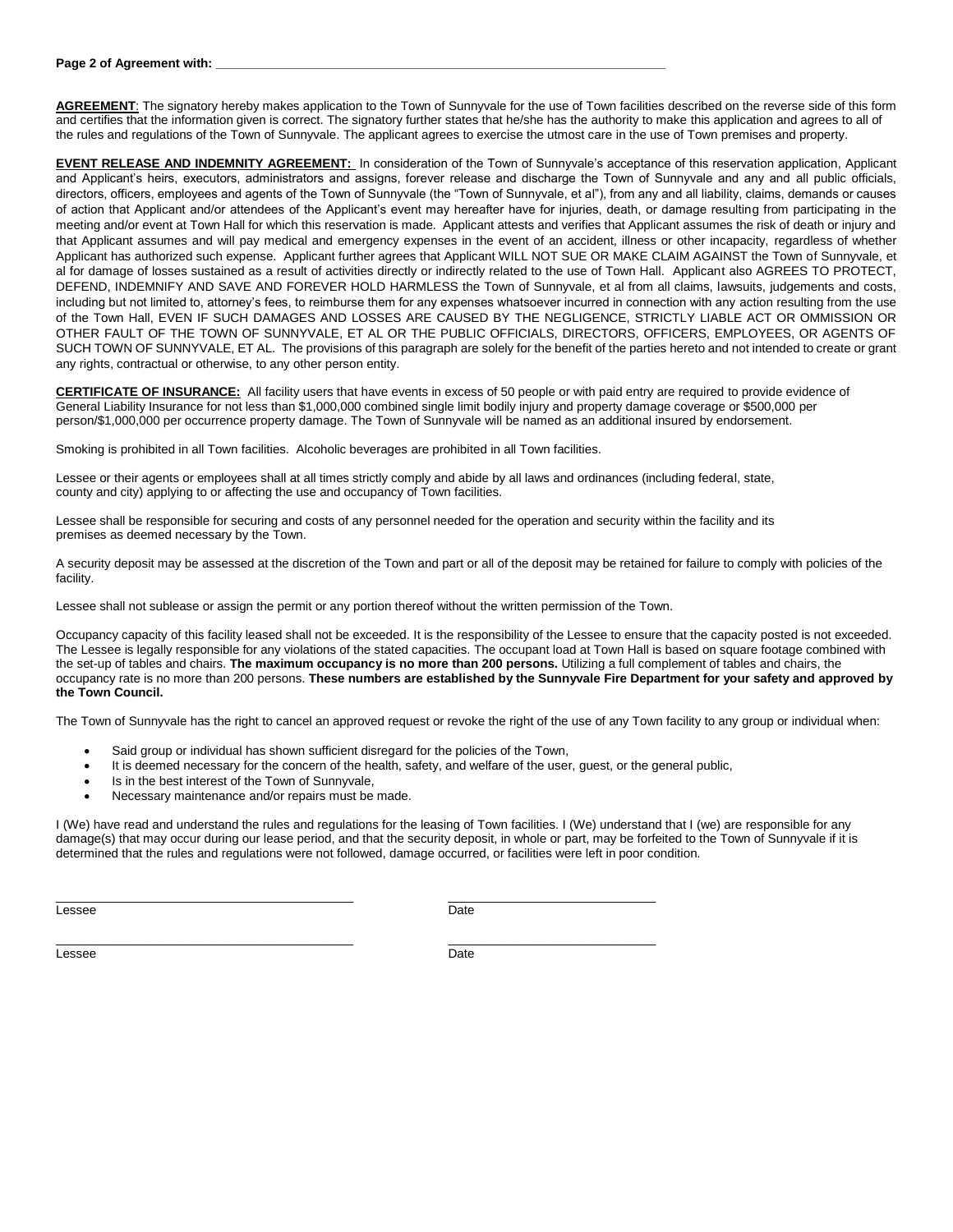### **GENERAL RULES AND REGULATIONS FOR TOWN HALL**

- (a) The facilities are available for use by residents and staff of the Town of Sunnyvale, and by educational, civic, cultural, religious, and governmental groups based in Sunnyvale. A valid Texas driver's license and current water bill must be presented at the time the reservation is made, and the person making the reservation must be present at all times during the reservation.
- (b) The facility's audio and visual (A/V) system is not available for usage.
- (c) Dances are not allowed. Dinner or reception music is allowed; however, loud recorded or live music is prohibited. The party making the reservation is responsible for obtaining all applicable and required licensing related to playing music.
- (d) Gambling is generally prohibited. Exceptions to this rule are IRS designated non-profit organizations may host a Casino Night event for charitable causes. Raffles may be held in accordance with the Charitable Raffles Enabling Act.
- (e) All reservations must end on time. Rental time is defined to include *all set-up and take down time.* Events that do not end at their scheduled time will be stopped. If an event continues, despite being asked to leave due to exceeding the scheduled timeframe, law enforcement will be contacted, and the security deposit will be forfeited in its entirety.
- (f) All reservations or events must be scheduled.
- (g) Maximum occupancy of Town Hall is 200 persons, and will be enforced.
- (h) All payments and deposits must be made at the time the reservation is made. No exceptions.
- (i) A security deposit will be assessed, and part or all of the deposit may be retained for failure to comply with policies of the facility. An accounting of any adjustment to the security deposit will be made at the time the security deposit is refunded.
- (j) General Liability Insurance for not less than \$1,000,000 combined single limit bodily injury and property damage coverage or \$500,000 per person/\$1,000,000 per occurrence property damage with the Town of Sunnyvale named as an additional insured will be required for events in excess of 50 people or with paid entry. The Director of Parks may require this of any event depending on the nature of the activity. If insurance is required, a certificate of insurance must be presented to the Utility Clerk at least one (1) week prior to the scheduled event.
- (k) The Utility Clerk will be the point of contact for events planned in and on the premises of Town Hall. Reservations may be made Monday – Friday from 8 a.m. – 5 p.m., and the facilities may be viewed by appointment with Town staff Monday – Friday from 9 a.m. – 4 p.m.
- (l) The Town of Sunnyvale reserves the right to cancel use of the facilities in the event of a Town emergency, or any other compromise of the facility. Should this occur, all monies collected for the reservation will be refunded.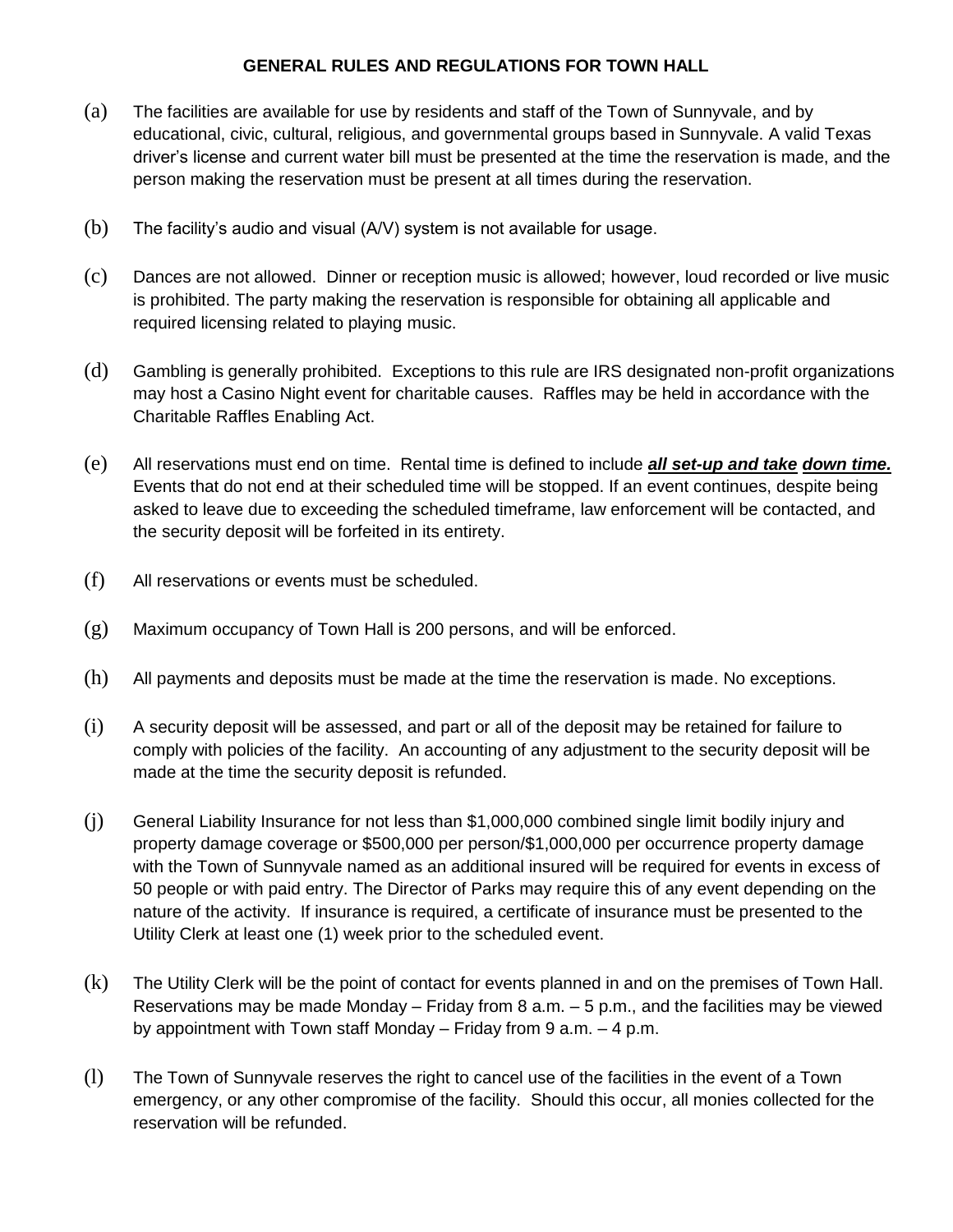- (m) (15) 8'rectangular tables, (3) 6' rectangular tables, 90 red chairs, and 66 black chairs (property of the Town of Sunnyvale) will be provided as needed, but must be arranged at the time of the reservation.
- (n) All set-up and takedown is the responsibility of the user. No Town staff will be involved in this process. All tables used for serving food or dining must be appropriately covered, and no furnishings may be removed from the facility.
- (o) The facility may be decorated, however, no nails, push pins, tacks, staples, tape, adhesives or objects may be attached to walls, ceilings, windows, or any other permanent fixtures of the facility. Crepe paper must be water soluble. No "silly string", straw, or hay is allowed inside the facility. Balloons may be filled with air or helium, but must be removed at the end of the reservation. Bubbles, birdseed, rose petals, and other similar materials are restricted to parking areas only. Rice and/or fireworks are prohibited
- (p) All decorative materials must be flameproof. With permission, Sterno canisters may be used to keep food warm.
- (q) Please do not drag objects or furniture on floors so as to damage the flooring in any way.
- (r) Do not remove any equipment, decorations or furniture from the facility.
- (s) *Do not* use the kitchen for cooking or preparing food items. All food should be prepared off-site in accordance with rules and regulations for caterers (See Rules and Regulations for Caterers and Kitchen Use).
- (t) In case of weather that may generate muddy conditions, facility users should take precautions to restrict the tracking in of mud, moisture or associated materials that will damage floors.
- (u) Children should be supervised at all times, at a ratio of one (1) adult per ten (10) children under the age of eighteen (18).
- (v) The use of alcohol or tobacco products is prohibited on Town property. If evidence of alcohol or tobacco products are found on the premises, the security deposit will not be refunded, and future rentals will not be allowed.
- (w) No animals are allowed within Town Hall, other than certified service animals and/or guide seeingeye dogs.
- (x) Parking areas provide for eighty-five (85) vehicles, of which four (4) are handicap accessible. Parking on or along Collins Road, in fire lanes, or grass areas is prohibited. Additional parking may be available at Town Center Park, but must be requested at the time of the reservation.
- (y) All decisions with regard to the Town Hall reservation policy are the responsibility, and at the discretion of the Town Manager or their designee.
- (z) Groups, organizations or individuals may rent the Town Hall Council Chambers no more than twice (2) per calendar year: January 1 – December 31. Town Partners, defined as the Sunnyvale Garden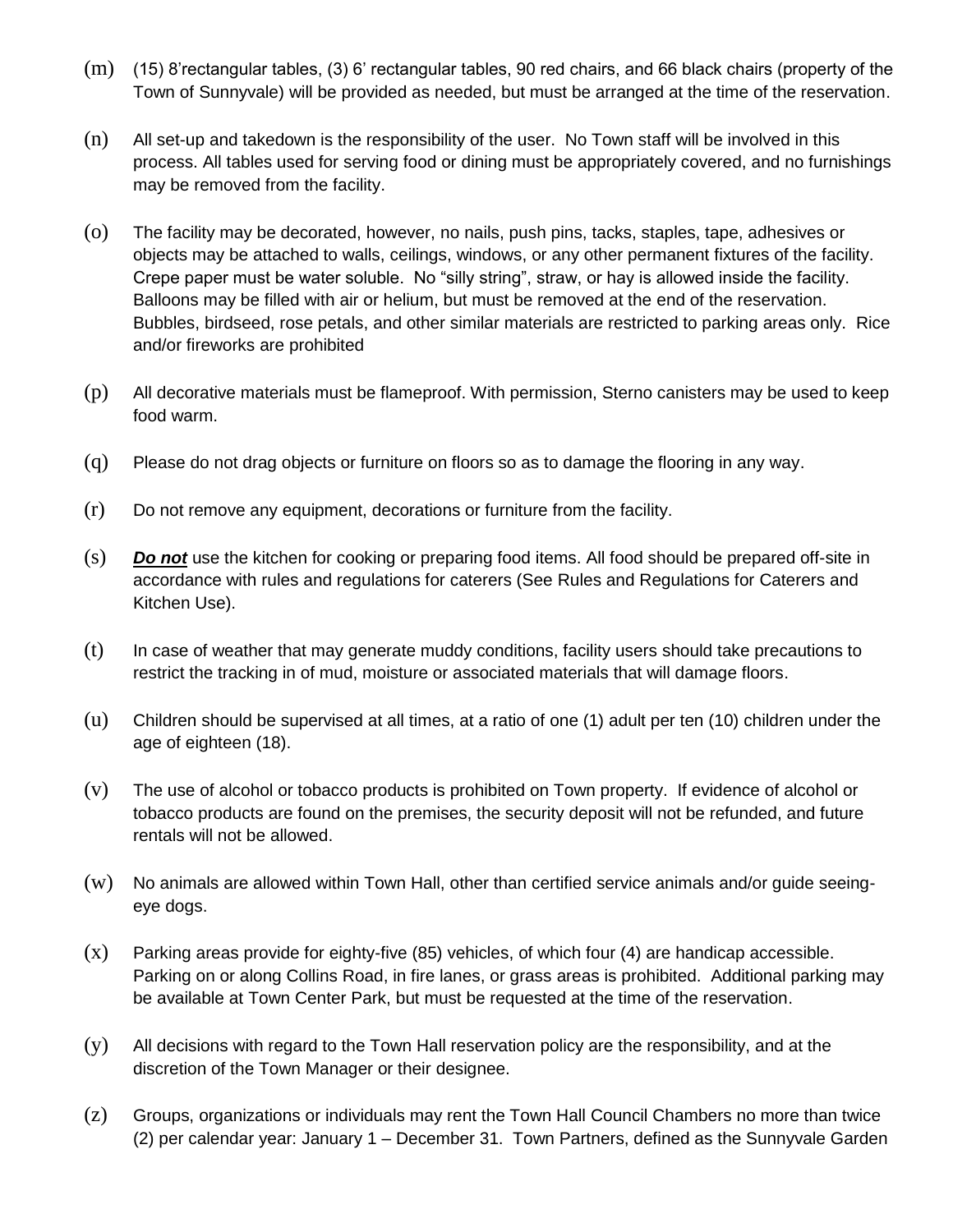Club, Sunnyvale Chamber of Commerce, and other organizations associated with the Town as determined by the Town Manager, may rent Town Hall more than twice (2) per calendar year.

#### **Hours for Rental:**

- (a) The hours for rental of Town Hall shall be 6 p.m. to 9 p.m. Monday through Friday, on Saturday from 8 a.m. to 9 p.m., and on Sunday from 12 p.m. to 5 p.m.
- (b) Town Partners, defined as the Sunnyvale Garden Club, Sunnyvale Chamber of Commerce, and other organizations associated with the Town as determined by the Town Manager, may rent Town Hall during normal business hours.
- (c) No events will be scheduled on nights preceding meetings of the Town Council or other Town board, commission or committee. No events or rentals will be scheduled on Town Holidays.
- (d) Rentals must be scheduled in advance so as not to interfere with Town business or meetings. Payment of all fees is required at the time the rental is being made. The facility will be inspected for any damages after the completion of the rental. If no damages or additional charges exist, the security deposit will be refunded within thirty (30) days. If a rental is cancelled prior to a week before the event is scheduled, a full refund of the security deposit will be granted. If the cancellation occurs less than a week prior to the event scheduled forty (\$40) dollar fee will be assessed.

#### **Fee Schedule:**

| Town Hall Rental Fee Schedule        |                                                                                                                                                                                |  |  |  |
|--------------------------------------|--------------------------------------------------------------------------------------------------------------------------------------------------------------------------------|--|--|--|
| Lesse                                | <b>Fees</b>                                                                                                                                                                    |  |  |  |
| <b>General Requirements</b>          | \$350 Security Deposit (refundable)<br>\$150 Cleaning Fee (non-refundable)<br>\$140 Facility Rental Fee (up to 3 hours)<br>\$40 Facility Rental Fee (for each additional hour) |  |  |  |
| 501(c)3 and Sunnyvale<br><b>HOAs</b> | \$150 Cleaning Fee (non-refundable)<br>\$140 Facility Rental Fee (up to 3 hours)<br>\$40 Facility Rental Fee (for each additional hour)                                        |  |  |  |
| <b>Town Partners</b>                 | \$150 Cleaning Fee (refundable)                                                                                                                                                |  |  |  |

(a) The fee schedule is as follows. Fees are not waived for any renter with the exception of Town Partners.